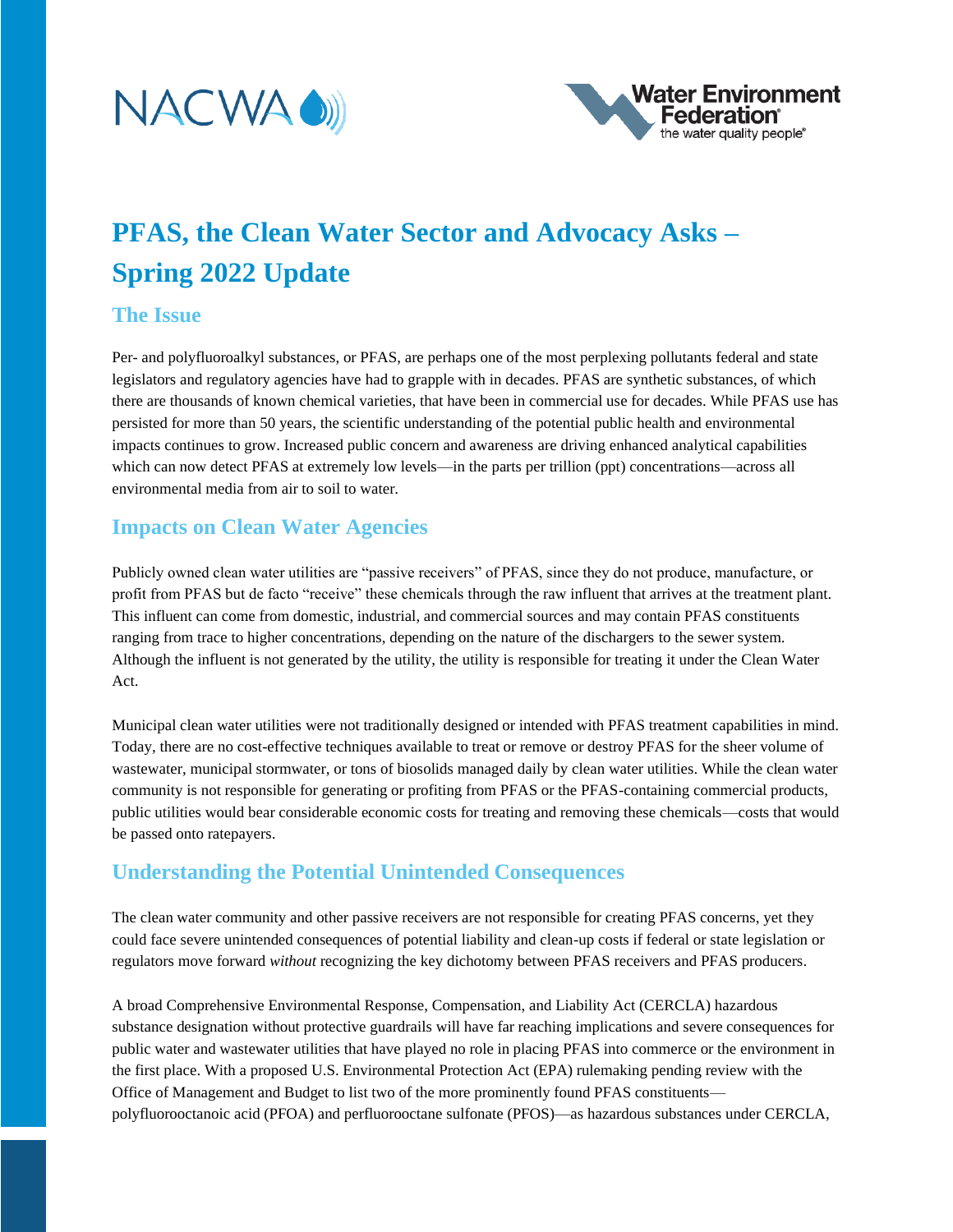PFAS, the Clean Water Sector and Advocacy Asks Spring 2022 Update Page 2 of 6

Congress must exclude public utilities to ensure CERCLA's core strength, a "polluter pays" model is adhered to for PFAS producers and not place the financial clean-up and liability burdens on communities.

Removing PFAS chemicals from wastewater influent and effluent to meet potential water quality standards requires advanced treatment techniques such as granular activated carbon, ion exchange or reverse osmosis which are prohibitively expensive for the volume that needs to be treated. It also remains unanswered how and where to dispose of the PFAS-containing concentrations generated from these processes. Utilities need real solutions and destruction technologies to truly eliminate PFAS or other emerging contaminants from their processes in the future.

Public wastewater flow and subsequent biosolids are generated 24/7/365 at massive volumes and cannot be halted, underscoring the need for greater PFAS source reduction, treatment, and destruction mechanisms *before* major PFAS policy changes come into effect.

# **EPA Update: PFAS Strategic Roadmap and Other Actions**

EPA's PFAS Council published this Administration's PFAS Strategic Roadmap in October 2021, updating the prior-Administrations PFAS Action Plans from 2019 and 2020.

Below are key EPA PFAS efforts and deadlines from its recent PFAS Strategic Roadmap that are relevant to the public clean water sector's advocacy efforts:

## **National Primary Drinking Water Regulations —**

EPA published its draft fifth Contaminant Candidate List (CCL5) on July 19, 2021, identifying unregulated contaminants that public water systems should monitor for. The draft CCL5 identifies PFAS *as a group*. CCL5 builds off prior EPA efforts, like the Agency's final regulatory determination for contaminants on the fourth Contaminant Candidate List (CCL4) on February 22, 2021, making a final determination to regulate PFOA and PFOS under the Safe Drinking Water Act.

To do so, EPA must move through a complex and lengthy process to develop national primary drinking water regulations (NPDWRs) that will replace EPA's existing lifetime drinking water health advisories (HAs) for PFOA and PFOS, which are non-regulatory and not enforceable. NPDWRs are legally enforceable maximum contaminant levels (MCLs) or treatment techniques that limit contaminants in drinking water under the Safe Drinking Water Act. EPA's Science Advisory Board (SAB) is currently reviewing recent scientific evidence and new analysis that indicate negative health effects occur at lower levels**—**driving the need to reduce the HAs from 70 parts per trillion to something lower. EPA expects to issue a proposed rulemaking in the Fall of 2022 (before a statutory deadline of March 2023) and a final regulation in the Fall of 2023.

EPA also published its fifth Unregulated Contaminant Monitoring Rule (UCMR 5) on December 27, 2021, requiring certain public water systems to collect samples for 29 PFAS. The final rule went into effect on January 26, 2022 and will require sampling from January 2023 through December 2025.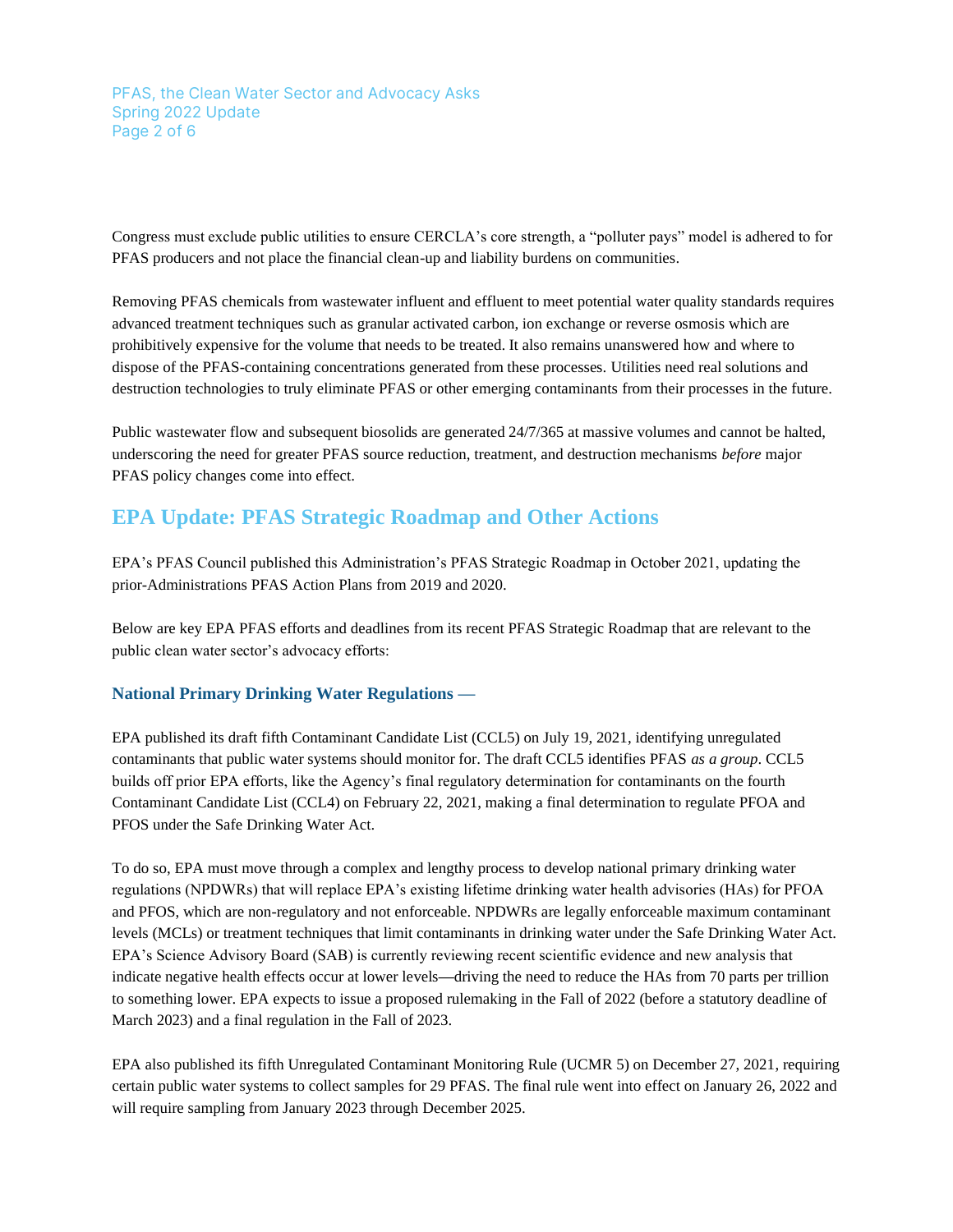PFAS, the Clean Water Sector and Advocacy Asks Spring 2022 Update Page 3 of 6

#### **Toxicity Assessments —**

EPA continues to assess human health toxicity for several PFAS chemicals and most recently finalized toxicity assessments for GenX and PFBS. The chronic reference dose for GenX and PFBS are extremely low values, 0.000003 and 0.0003 mg/kg per day, respectively. For reference, these are much lower than EPA's previously published toxicity assessments for PFOA and PFOS that were finalized in 2016. The chronic reference doses for PFOA and PFOS are 0.00002 mg/kg per day for each chemical. Because of the order of magnitude difference in chronic reference doses between GenX/PFBS and PFOA/PFOS, EPA is now committing itself to reevaluating PFOA and PFOS toxicity information and could lower these values.

### **CERCLA Hazardous Substance Designation —**

In January 2022, EPA sent a proposed rulemaking to list PFOA and PFOS as hazardous substances under CERCLA to the White House's Office of Management and Budget (OMB) for review. While the contents of this proposal are unclear until a formal Federal Register notice is published, EPA has continuously acknowledged its intent to designate PFOA and PFOS as hazardous substances requiring facilities to report releases that meet or exceed a tobe-determined reportable quantity.

#### **CWA Industrial Pretreatment Program —**

EPA plans to make significant progress by the end of 2024 to restrict industrial sources through its Effluent Limitations Guidelines (ELG) program. The Agency plans to finalize its Preliminary Effluent Guidelines Plan 15 this coming Fall. EPA is preparing rulemakings to restrict PFAS discharges where it has the data to do so, which will likely include guidelines for Organic Chemicals, Plastics and Synthetic Fibers (OCPSF), metal finishing, and electroplating categories. EPA is also continuing its Multi-Industry PFAS Study to support potential future rulemakings for other industries including electrical and electronic components, textiles, and landfills and will initiate date reviews for PFAS used in leather tanning, plastics, and paint formulating.

#### **Toxic Release Inventory; Emergency Planning and Community-Right-to-Know Disclosures —**

EPA announced it will begin the rulemaking process to enhance facility reporting by changing eligibility requirements for industry to escape notifications for *de minimus* PFAS concentrations. As part of the 2020 National Defense Authorization Act (NDAA), 172 PFAS chemicals were added to the Toxic Release Inventory (TRI), requiring certain facilities to report annual management activities involving these chemicals and releases under the Emergency Planning and Community Right-to-Know Act. EPA's recent 2020 National Analysis revealed potentially severe underreporting, likely due to the current *de minimis* exemption under TRI that allows chemicals in mixtures or trade name products to escape reporting requirements. The clean water community supported the addition of 172 PFAS chemicals to the TRI program, noting greater transparency would help POTWs better understand upstream sources and quantities of PFAS entering treatment systems.

#### **Analytical Method Development for Non-Drinking Water Media —**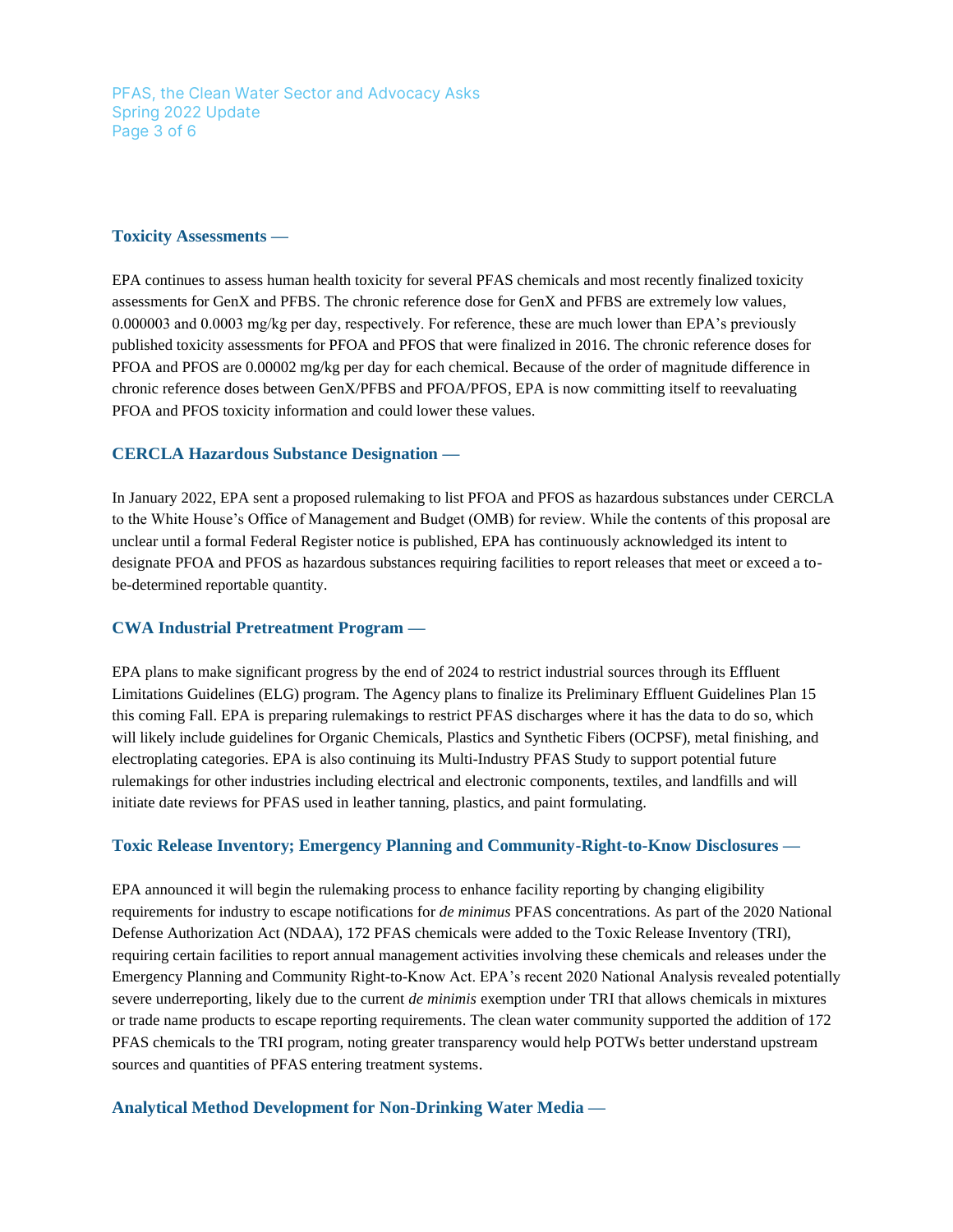PFAS, the Clean Water Sector and Advocacy Asks Spring 2022 Update Page 4 of 6

EPA, in partnership with the Department of Defense (DoD), recently published Method 1633, a draft singlelaboratory validated method for sampling 40 different PFAS compounds across a range of environmental media, including wastewater, surface water, biosolids, and others. In January 2022, EPA and DoD published the corresponding Single Lab Validation Study verifying the method's accuracy and precision for the 40 analytes across environmental matrices. Method 1633 is now moving through the multi-laboratory validation study which is expected to be completed sometime in 2022.

Since Method 1633 cannot be used for compliance or enforcement purposes, EPA has approved it for use in individual National Pollutant Discharge Elimination System (NPDES) permits. Once the multi-laboratory validation study is complete, EPA will begin the process to promulgate this methodology under the Clean Water Act's Part 136 approved analytical methods.

#### **NPDES Monitoring and Sampling Requirements —**

EPA's Office of Water issued a Memorandum on November 22, 2020, recommending that federally issued Clean Water Act permits include phased-in monitoring and best management practices where PFAS is expected to be present in point source wastewater and stormwater discharges. While monitoring data cannot be used for compliance or enforcement, it can be used to help identify source contributions and inform future regulatory decisions.

Recently EPA Region 1 heeded this recommendation and issued a draft NPDES General Permit for medium-sized wastewater utilities in Massachusetts to begin monitoring 6 PFAS analytes in influent, effluent, biosolids, and requiring industrial pretreatment monitoring. EPA Region 1 is the Clean Water Act permitting authority in Massachusetts. This federally-issued permit is likely to be the lodestar for state regulatory authorities to follow suit in their next round of Clean Water Act permit iterations.

#### **NPDES eReporting and PFAS Analytic Tool —**

EPA is moving forward with efforts to increase transparency of PFAS reporting, testing, and occurrence data in communities and is preparing to publish a user-friendly, searchable tool under its Enforcement and Compliance History Online (ECHO) platform where the public can readily search for facilities reporting PFAS discharges. While most of this information can be found under Freedom of Information Act (FOIA) requests, NPDES permits that contain PFAS sampling or monitoring *only* requirements and carry no compliance or enforcement potential at the moment, the data collected will be electronically uploaded to the ECHO database upon reporting in discharge monitoring reports (DMRs). EPA expects to publish these tools this summer.

#### **Biosolids Problem Formulation and Screening Tool —**

EPA has completed the initial work on its problem formulation and pollutant screening tool—the first step in a risk assessment—for determining potential public health and ecological risks associated with chemicals, including PFOA and PFOS, in land applied biosolids. The problem formulation and pollutant screening tool will be reviewed by the Scientific Advisory Board (SAB) which was slated to begin early in 2022 but has been pushed back to Summer 2022. If SAB recommends EPA pursue a risk assessment based on its review of the problem formulation model,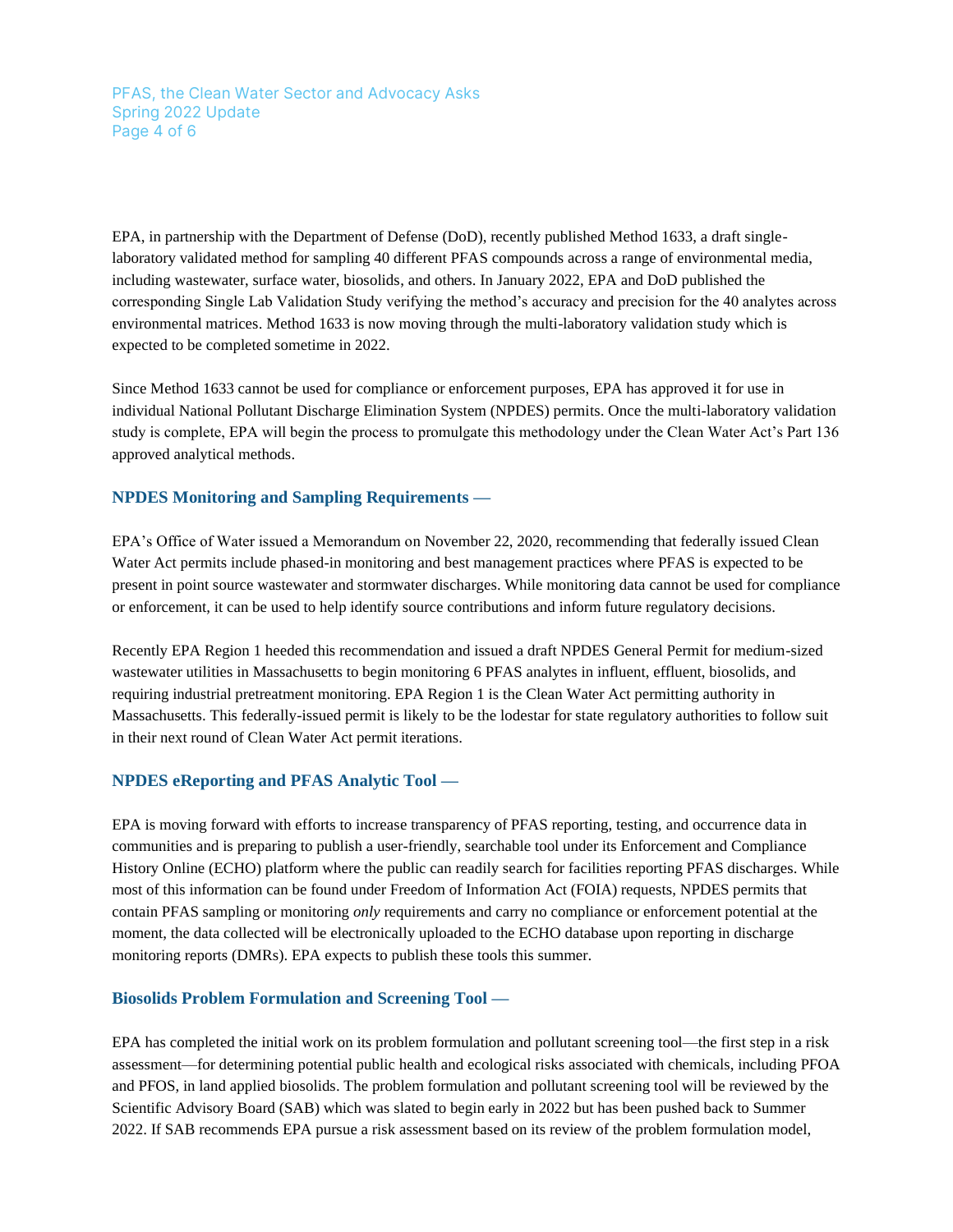PFAS, the Clean Water Sector and Advocacy Asks Spring 2022 Update Page 5 of 6

EPA will then begin the regulatory process of establishing pollutant limits—which would not be completed until 2024 or later.

## **Water Quality Criteria —**

EPA's PFAS Strategic Roadmap declares the Agency will publish national recommended ambient water quality criteria under the Clean Water Act for PFOS and PFOA and benchmarks for other PFAS that may not have sufficient data. Before EPA can move ahead with finalizing human health criteria for PFOA and PFOS, it must first finish assessing the latest scientific information used to inform whether an updated drinking water national health recommendation is necessary. Proposed rulemakings for water quality criteria for aquatic life are expected in Winter 2022 and human health criteria in Fall 2024.

# **While EPA Actions Are Pending; States Plow Forward with PFAS Efforts**

Some states, concerned over the absence of federal regulatory action, are moving forward with establishing statespecific regulations and/or guidance documents. These actions vary, but some states have established or are in the process of establishing maximum contaminant levels (MCLs) for drinking water, narrative and numeric surface water quality standards, industrial pretreatment standards, influent, effluent and biosolids sampling and monitoring requirements, and groundwater protection standards.

Michigan, as it relates to biosolids, may be taking the most practical steps to date with its PFAS interim strategy. Faced with similar concerns over PFAS in residual land application, Michigan has initiated a focused interim strategy that bifurcates "industrially-impacted" sludges from other "non-industrially impacted" biosolids and establishes a required PFAS sampling program. Based on a tiered system, if concentrations of PFOS exceed 150 parts per billion (ppb), which the data collected indicates are more commonly found in industrial sludges than municipal biosolids, land application cannot proceed and other notification/source reduction requirements are triggered. If concentrations are below 150 ppb but above 50 ppb, land application can move forward with some additional mitigatory steps and reduced site loadings. For any sampling that results in concentrations below 50 ppb, the state is allowing land application to move forward uninhibited but recommends POTWs consider investigating upstream industrial sources and effluent sampling.

Perhaps the most aggressive to date, Maine recently prohibited land application of municipal biosolids *regardless* of PFAS concentration. Massachusetts has pending legislation that would place moratoriums on any air emissions of PFAS until both US EPA and the Massachusetts Department of Environmental Protection promulgate air quality standards, which could take many years.

## **Clean Water Advocacy Asks**

## **Support continued protections against PFAS contamination through TSCA requirements.**

EPA proposed to use its authority under TSCA Section 8(a)(7) to require industries and producers of PFAS since January 1, 2011 to report information to the Agency including use, production volume, disposal practices and other